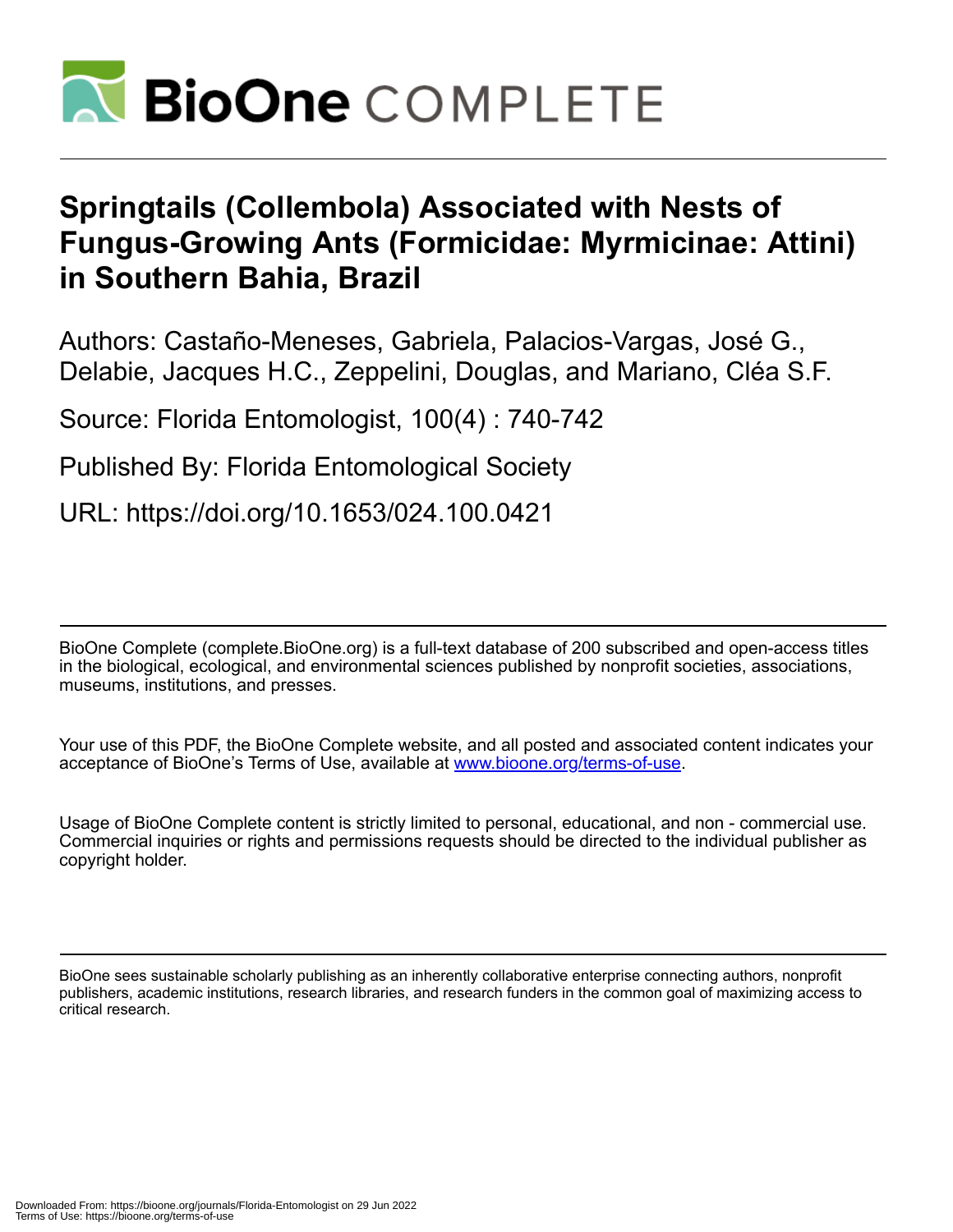# **Springtails (Collembola) associated with nests of fungus-growing ants (Formicidae: Myrmicinae: Attini) in southern Bahia, Brazil**

Gabriela Castaño-Meneses<sup>1,2</sup>\*, José G. Palacios-Vargas<sup>2</sup>, Jacques H.C. Delabie<sup>3,4</sup>, *Douglas Zeppelini5 , and Cléa S.F. Mariano3,4*

#### **Abstract**

Four species of Collembola were found in nests of the ant genera *Myrmicocrypta*, *Trachymyrmex* and *Sericomyrmex* of the tribe Attini (Formicidae: Myrmicinae). The panmyrmecophilic collembolan *Cyphoderus* (Lepidocyrtidae: Cyphoderinae) was the most abundant and was associated with all the ants. The collembolan genus *Mucrosomia* (Isotomidae: Anurophorinae) was found for the first time in ant nests. This is the first list of springtails found in nests of fungus-growing ants other than those belonging to the genera *Atta* and *Acromyrmex* (Formicidae: Myrmicinae).

Key Words: *Cyphoderus*, *Mucrosomia*, lower Attini, synecomorphs

#### **Resumen**

Se encontraron cuatro especies de Collembola en nidos de hormigas de los géneros *Myrmicocrypta*, *Trachymyrmex* y *Sericomyrmex* de la tribu Attini (Formicidae: Myrmicinae). El colémbolo panmirmecófilo *Cyphoderus* (Lepidocyrtidae: Cyphoderinae) fue el más abundante y se registró asociado a todas las hormigas. El género de colémbolos *Mucrosomia* (Isotomidae: Anurophorinae) se registra por primera vez en nidos de hormigas. Este es el primer listado de colémbolos encontrados en nidos de hormigas cultivadoras de hongos de géneros diferentes a *Atta* y *Acromyrmex* (Formicidae: Myrmicinae).

Palabras Clave: *Cyphoderus*, *Mucrosomia*, Attini inferiores, sinecomorfos

Fungus-growing ants (Formicidae: Myrmicinae: Attini) are distributed exclusively in the New World, with more than 230 species described. They are obligately dependent on the fungi they grow, though displaying great variation in their ecology (Mehdiabadi & Schultz 2010). Conditions in the nests of fungus-growing ants are extremely stable in time and space, and nests possess considerable resources that are available for the diverse fauna associated with such ants (Kistner 1982; Waller & Moser 1990; Hughes et al. 2008). Most genera, previously considered to be the "lower" attines in an earlier system of classification (before Ward et al. 2015), form small colonies with fewer than 3,000 workers. In contrast, the species of the related genus *Atta* form very large colonies that can include several million workers (Hölldobler & Wilson 1990). Most research on the fauna associated with fungus-growing ant nests has been focused on the genera *Atta* and *Acromyrmex*, particularly on some groups of inquilines such as Coleoptera and Araneae (Cushing 1997; Vazde-Mello et al. 1998; Navarrete-Heredia 2001).

Springtails are common inhabitants of fungus-growing ant nests, and in some cases they can be considered to be pests of the fungal

gardens maintained by the ants. Even the peculiar behavior known as "jigging", described as rhythmic rocking behavior displayed by *Cyphomyrmex* and *Myrmicocrypta* ants (Formicidae: Myrmicinae), has been attributed to driving away the collembolans from fungus gardens (Kweskin 2004). Nevertheless, until now only 3 species of collembolans have been reported to be associated with fungus-growing ants, all in the genera *Atta* and *Acromyrmex* (Formicidae: Myrmicinae): *Cyphoderus inaequalis* Folsom (Lepidocyrtidae: Cyphoderinae) with *Acromyrmex octospinosus* (Reich) (Weber 1958), *Pseudosinella violenta* (Folsom) (Lepidocyrtidae) with *Atta texana* (Buckley) (Waller & Moser 1990), and *Seira edmanni* (Stach) (Seiridae) with *A. sexdens* (L) (Eidmann 1937). The occurrence of springtails of the family Sminthuridae have been reported in laboratory colonies of *Cyphomyrmex costatus* Mann (Formicidae: Myrmiciane) (Kweskin 2004), but there are no records of this group of microarthropods in any other fungusgrowing ant nests. Here we report information on springtails living in the nests of fungus-growing ants in different localities of southern Bahia, Brazil.

\*Corresponding author; E-mail: gabycast99@hotmail.com

<sup>1</sup> Ecología de Artrópodos en Ambientes Extremos, Unidad Multidisciplinaria de Docencia e Investigación, Facultad de Ciencias, Universidad Nacional Autónoma de México, Campus Juriquilla, Boulevard Juriquilla 3001, 76230, Querétaro, México. E-mail: gabycast99@hotmail.com (G. C. M.)

<sup>2</sup> Ecología y Sistemática de Microartrópodos, Departamento de Ecología y Recursos Naturales, Facultad de Ciencias, Universidad Nacional Autónoma de México, 04510, México, Distrito Federal, México. E-mail: troglolaphysa@hotmail.com (J. G. P. V.)

<sup>&</sup>lt;sup>3</sup>Departamentos de Ciências Biológicas e de Ciências Agrárias e Ambientais, Universidade Estadual de Santa Cruz, 45650-000 Ilhéus, Bahia, Brazil. E-mail: jacques. delebie@gmail.com (J. H. C. D.)

<sup>4</sup> Laboratôrio de Mirmecologia, Centro de Pesquisas do Cacau, , Caixa Postal 7, 45600-970, Itabuna, Bahia, Brazil. E-mail: camponotu@hotmail.com (C. S. F. M.) <sup>5</sup>Universidade Estadual da Paraíba Campus V, Centro de Ciências Biológicas e Socias Aplicadas, Depto. Biologia. Programa de Pós Graduação en Ecologia e Conservação. 58070-450, João Pessoa, Paraíba, Brazil. E-mail: zeppelini@daad-alumni.de (D. Z.)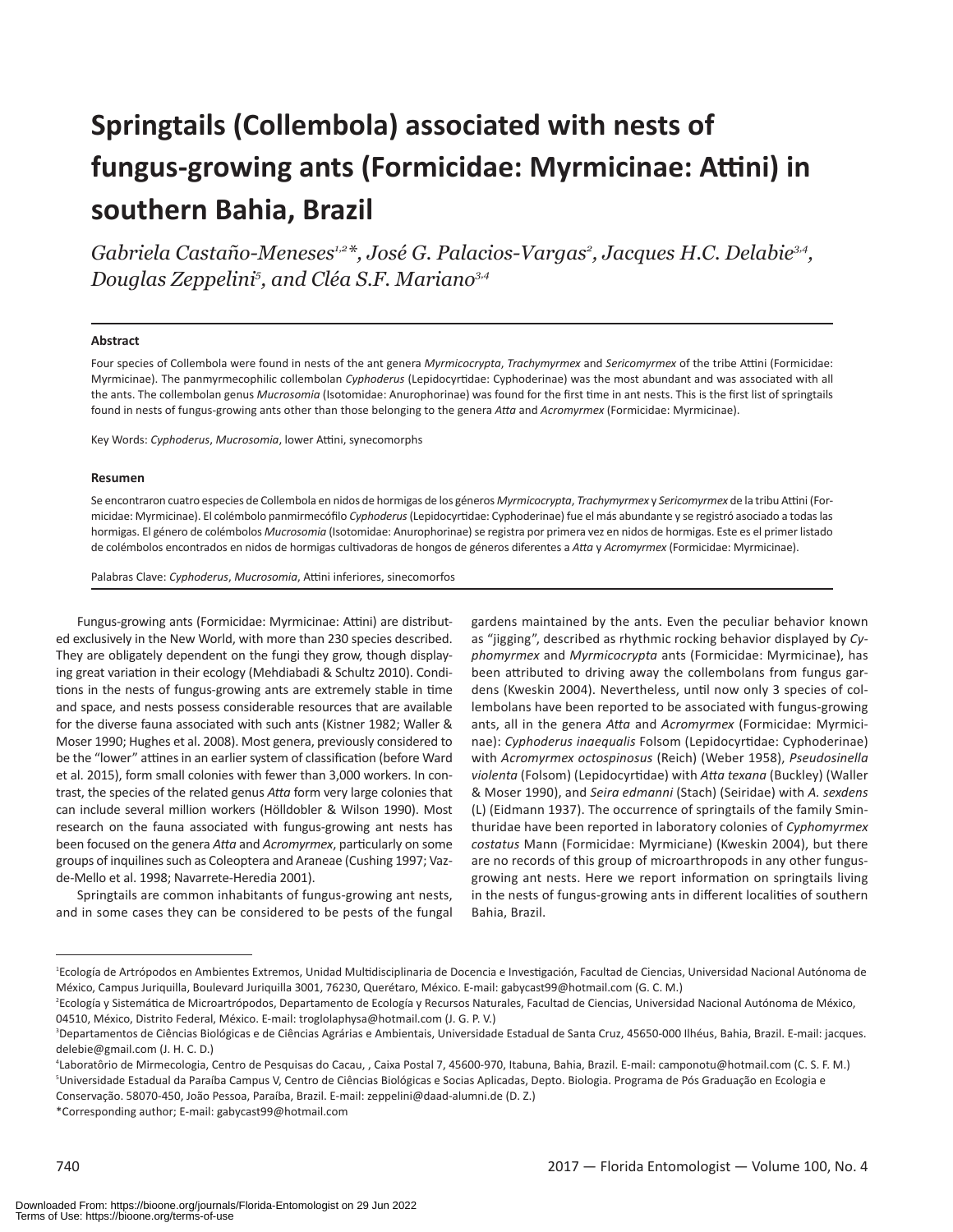**Table 1.** Collecting sites in the southeast of Bahia State, Brazil, 2012-2013.

| Locality                                         | Geographical coordinates<br>(Latitude, Longitude) | Environment                                         | <b>Nests</b> |
|--------------------------------------------------|---------------------------------------------------|-----------------------------------------------------|--------------|
| Aurelino Leal-Boa Vista Farm                     | 14.3500°S, 39.4000°W                              | Cacao field                                         |              |
| Canavieiras                                      | 15.6500°S, 38.9500°W                              | Arboretum                                           |              |
| Ilhéus-Cocoa Research Center-Reserva Zoobotânica | 14.7500°S. 39.2162°W                              | Arboretum<br>Cacao field<br>Secondary growth forest | 50           |
| Itajuípe-Estação Experimental                    | 14.7000°S, 39.4830°W                              | Cacao field                                         | 6            |
| Santa Luzia                                      | 15.4000°S, 39.3330°W                              | Cacao field                                         |              |
| Ubaitaba-Fazenda Fortaleza                       | 14.3000°S. 39.3160°W                              | Cacao field                                         |              |
| Ubatã-Fazenda Providência                        | 14.1830°S, 39.5000°W                              | Cacao field                                         |              |
| Una-Estação Experimental ESMAI                   | 15.2660°S. 39.0660°W                              | Cacao field                                         |              |

## **Materials and Methods**

Entire nests of fungus-growing ants, including ants of the genera *Apterostigma*, *Cyphomyrmex*, *Mycocepurus*, *Myrmicocrypta*, *Sericomyrmex*, and *Trachymyrmex* (Formicidae: Myrmicinae) were collected in the localities of Ubatã, Ubaitaba, Itajuípe, and Ilhéus, in the southeast of the state of Bahia, Brazil, during different periods of 2012 and 2013, during the project "Biology of fungus-growing ants in Southern Bahia, Brazil: associated fauna and nesting strategy". They were obtained from cocoa plantations and areas of secondary growth of tropical rain forest. These nests were examined for associated fauna. Springtails were obtained directly using a paint brush or entomological forceps. The springtails were sorted and mounted in Hoyer's solution for identification. Table 1 shows the main characteristics of the nests examined.

#### **Results**

A total of 74 nests of the different ant species were examined for associated fauna. Springtails were found in only 17 nests, which belonged to the ants *Sericomyrmex saussurei* Emery (Formicidae: Myrmicinae) (5 nests), *S. bondari* Borgmeier (Formicidae: Myrmicinae) (4 nests), *S. parvulus* Forel (Formicidae: Myrmicinae) 2 nests), *Myrmicocrypta* sp. (5 nests), and *Trachymyrmex cornetzi* (Forel) (Formicidae: Myrmicinae) (1 nest). No collembolans were found in the nests of *Apterostigma*, *Cyphomyrmex* and *Mycocepurus*. A total of 106 springtails

**Table 2.** Springtails associated with the nests of fungus-growing ants in southeastern Bahia State, Brazil.

| Collembola                                   | Host ants                                                                                                          |  |
|----------------------------------------------|--------------------------------------------------------------------------------------------------------------------|--|
| Entomobryomorpha                             |                                                                                                                    |  |
| Lepidocyrtidae                               |                                                                                                                    |  |
| Cyphoderinae                                 |                                                                                                                    |  |
| Cyphoderus agnotus Börner                    | Myrmicocrypta sp.<br>Sericomyrmex bondari Borgmeier<br>Sericomyrmex parvulus Forel<br>Sericomyrmex saussurei Emery |  |
| Cyphoderus similis Folsom                    | Myrmicocrypta sp.<br>Sericomyrmex parvulus Forel<br>Sericomyrmex saussurei Emery<br>Trachymyrmex cornetzi (Forel)  |  |
| Isotomidae                                   |                                                                                                                    |  |
| Proisotominae                                |                                                                                                                    |  |
| Proisotoma minima (Absolon)<br>Anurophorinae | Sericomyrmex saussurei Emery                                                                                       |  |
| Mucrosomia sp.                               | Sericomyrmex saussurei Emery                                                                                       |  |

Downloaded From: https://bioone.org/journals/Florida-Entomologist on 29 Jun 2022 Terms of Use: https://bioone.org/terms-of-use

representing 4 species were recorded, the most common being *Cyphoderus agnotus* Börner (Cyphoderidae: Cyphoderus) (Table 2).

#### **Discussion**

Springtails were found in only 24% of the nests, and were associated with 3 genera of fungus-growing ants among the 6 we studied. *Cyphoderus* was present in all the ant species nests, confirming its panmyrmecophily (Wasmann 1894). Nevertheless, we found that *C. agnotus* was associated with *S. bondari* (Hymentopera: Formicidae), whereas *C. similis* was associated with *T. cornetzi*. *Mucrosomia* (Iso tomidae: Anurophorinae) was recorded for the first time in ant nests; until now this genus has been found in Brazil only by Mendonça and Queiroz (2013) in mountains of the southeast of the country, whereas the other 3 known species occur in Europe (Potapov 2001). The species *Proisotoma minima* (Collembola: Isotomidae) has been recorded once previously associated with Ponerinae (Hymenoptera: Formicidae) ant nests found in cacao pods (Castaño-Meneses et al. 2014).

Within attine "agricultural systems," *Myrmicocrypta* display a "lower agriculture" system, whereas *Trachymyrmex* and *Sericomyrmex* show a "generalized higher agriculture" system (Mehdiabadi & Schultz 2010). All of these ants cultivate their symbiotic fungus with plant detritus, flower fragments, seeds, and arthropod feces as substrates, which are suitable for growth of the leucocoprineous fungi grown by the ants (Brandão & Mayhé-Nunes 2007; Mehdiabadi & Schultz 2010). These fungi are common decomposers of the leaf litter, and also are consumed by the Collembola (Vellinga 2004; Takahashi et al. 2005). The availability of this food source can explain the abundance of springtails such as *Cyphoderus* in the nests of these ants. Collembola were already recorded as commensals in nests of different fungus growing ants, but without discrimination of the host ant species (Mehdiabadi & Schultz 2010). This is the first record of springtails associated with known species of the genera *Myrmicocrypta*, *Trachymyrmex* and *Sericomyrmex*. The occurrence of collembolans in the nests of fungusgrowing ants is possibly beneficial to the growth of the symbiotic fungus. It has been observed that grazing activity of collembolans is able to increase the growth and respiration rate of fungal hyphae (Hedlund et al. 1991), and for this reason, the host ants tolerate them in their nests.

## **Acknowledgments**

The authors would like to thank the Programa de Apoyos para la Superación del Personal Académico, DGAPA, UNAM that gave support to sabbatical leave to GCM and research visit of DZ. CNPq is acknowledged for the grant concession to CSFM and JHCD. We are deeply